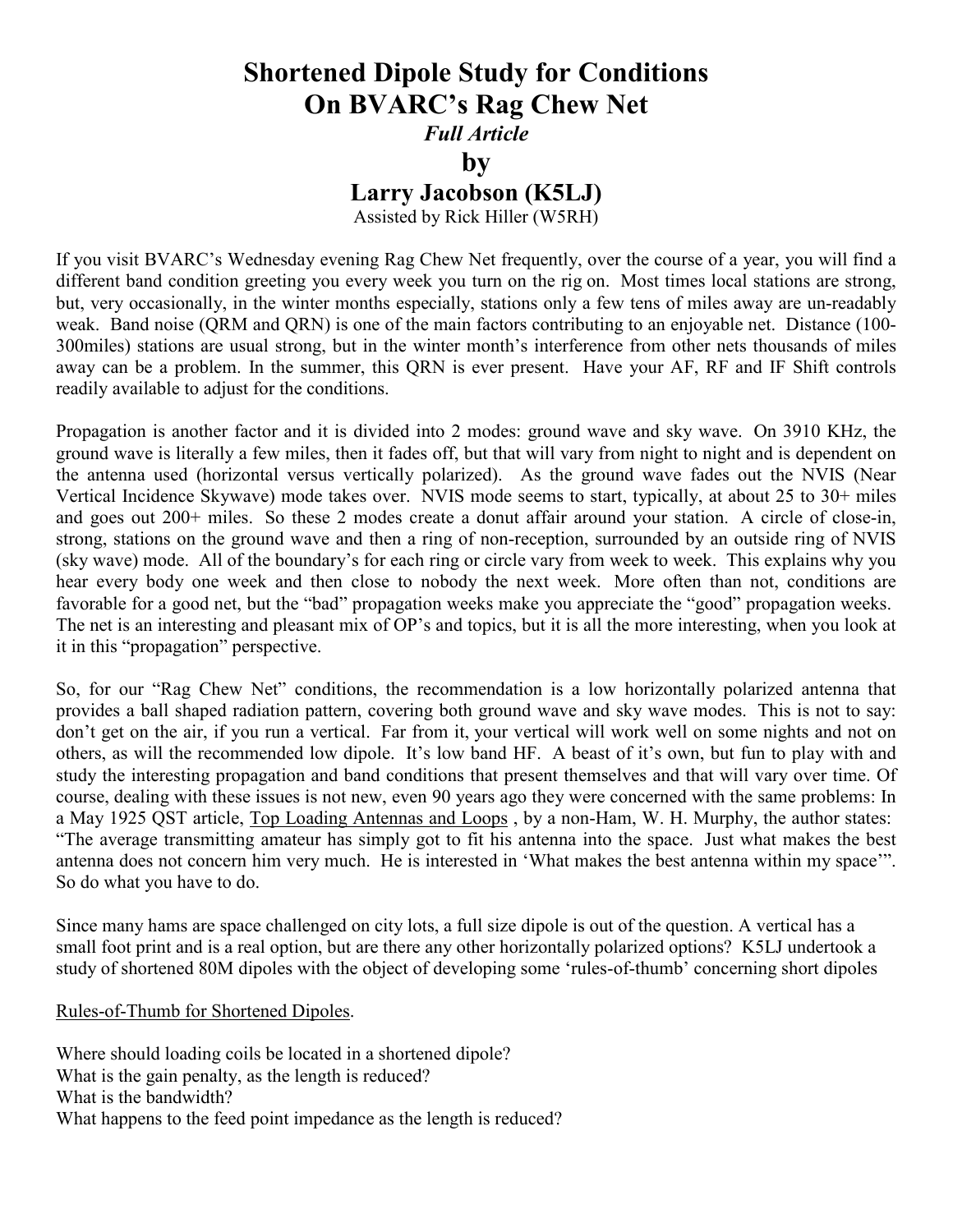Using the modeling code EZNEC, I evaluated four different 80M antennas: 1) a full length dipole - 129' at 3750 kHz, 2) a 100' shortened dipole, 3) an 80', and 4) a 60' version. For the shortened antennas, I looked at the gain, bandwidth, and feed point impedance in free space as a function of placement of a loading coil in each half of the dipole. The loading coil inductance was adjusted at each position to obtain resonance (zero reactance at the feedpoint). The bandwidth was determined for each configuration by running an SWR plot in EZNEC and locating the frequencies at which the SWR had increased by 2. The bandwidth was then the difference between the highest and lowest frequencies.

I chose free space for the obvious reason that changes in the various parameters will be solely the result of the dimensional changes in the antenna. Ground reflection enhancement of antenna gain is also a bugaboo that clouds antenna discussion interminably. Interestingly, we do have good ground conductivity around here (at least I do out here in the boondocks) so even a dipole will have a gain over ground of 6-8dbi.



The results of this short study are summarized in the following graphs:

These 3 plots show how the position of a loading coil relative to the center of the dipole affects the amount of inductance required, bandwidth, and gain of the antenna for a given overall antenna length. A position of 0 means a loading coil is next to the feed point and 100 means it is at the very end of the element. Two loading coils are required – one in each element of the dipole. The bandwidth is defined as the range of operating frequencies that will result in a change of SWR of less than 2. The gain is expressed as a percentage of what would be had with a full sized .5WL dipole.



What we see here is that as we move the inductor outward from the center of the antenna, the amount of inductance required to resonate the antenna grows slowly at first but can become quite large beyond the half way point  $(\sim 50\%)$ . Indeed, as the position of the inductor approaches the end of the element, the value approaches infinity! However, the bandwidth is greatest with the inductor near the feedpoint and declines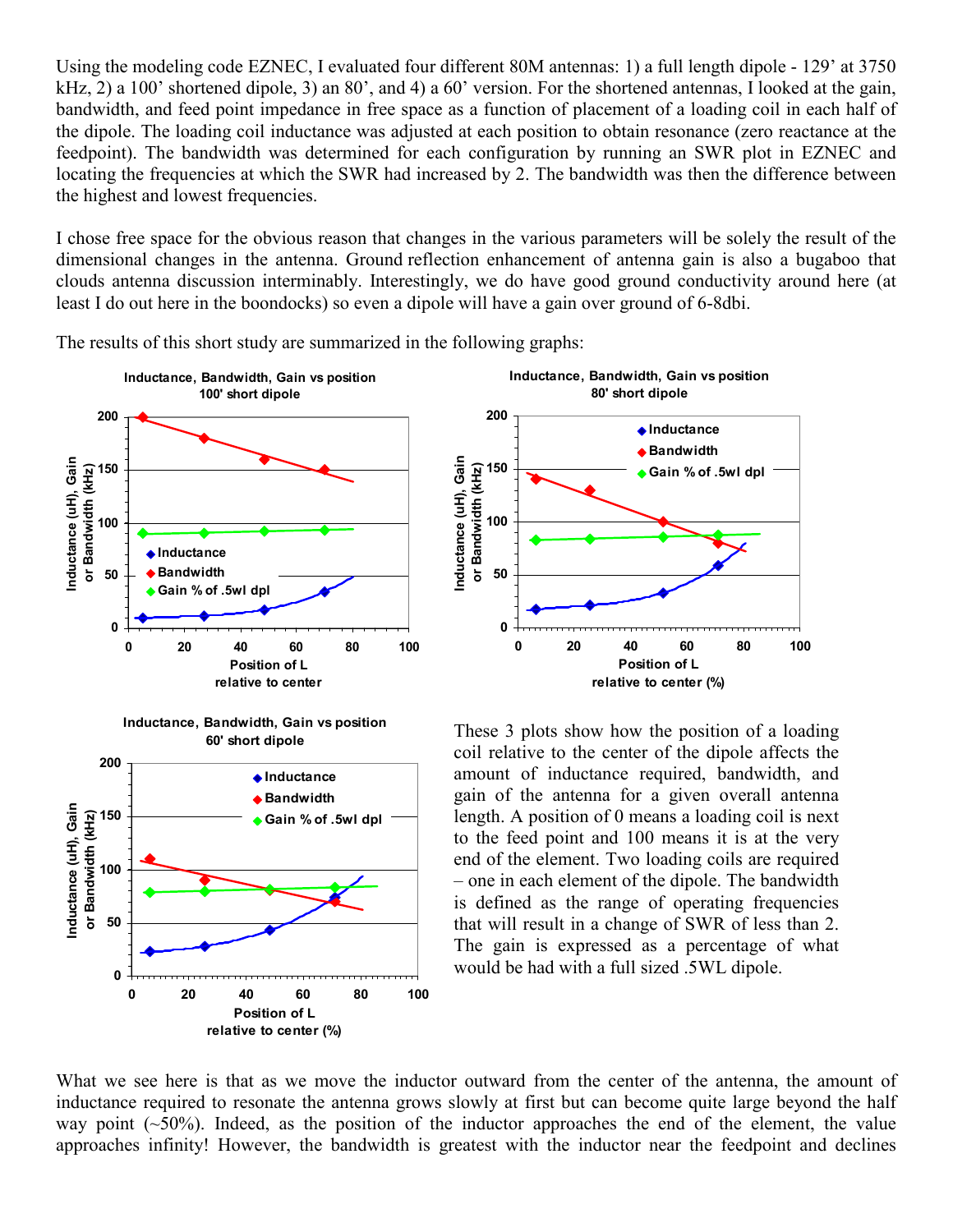linearly as we move outward. However, there is a (very) modest increase in the relative gain (compared to a .5wl dipole) as the loading inductor is moved outward. Comparing the figures shows that there is a modest decline in gain and bandwidth as the antenna becomes shorter.



The left-hand plot shows how the absolute gain of these antennas depends on total length. We see a .5db reduction in gain for the 60' antenna (with the inductor in the middle of each element) compared to the full sized dipole. Keep in mind that 1db is defined as the minimum audio signal level change that can be discerned by the human ear and also that one S unit on your radio is defined as 6db. This .5db difference would not be detectable in practice. The plot on the right shows how the feedpoint impedance (in free space) changes for the different antennas and how it depends on the placement of the inductor. We note that a 100' antenna, with the inductor in the middle of each element, has an impedance very near 50 ohm – an ideal match to 50 ohm coax. A full sized dipole would be better fed with 72 ohm coax. The 80' and 60' antennas will always have some mismatch regardless of the location of the inductor. Feedpoint impedance, however, is also a function of antenna height above ground and can vary dramatically with even modest changes in height. Even very short antennas can be effective radiators - the big problem is matching to them without exacerbating resistive losses. Heat is not the form of radiation we desire!

These results can be scaled to other bands and are generally applicable.

A shortened dipole will be defined as a dipole of less than .5WL at the operating frequency with loading coils inserted in each leg to resonate the antenna at the operating frequency. It is summarized here:

- 1) Make the antenna as long as you can.
- 2) Location of the loading coil only changes the characteristics of the antenna in a minor way. Placing them at the center of each leg is convenient but not critical. The coils should have a Q>200 (i.e. low loss).
- 3) The shorter the overall length, the larger the inductance required to resonate the antenna. The detailed article gives some information on typical values for a given length.
- 4) The shorter the antenna, the lower the gain relative to a full size dipole. However, even for a 60' long shortened dipole this reduction is only  $\sim$  5db – very hard to discern in practice. Keep in mind that one Sunit is  $6db - so$  this reduction is  $1/12$  of an S unit.
- 5) The bandwidth (for an increase of 2 in SWR either side of resonance) will decrease. For a 60' antenna it will be about 40% that of the full size dipole.
- 6) The feed point impedance will decrease as the antenna becomes shorter in practice this also depends on height above ground. Generally on the lower HF bands, incremental losses in coax are modest even for an SWR of 3 or 4:1.

A short dipole is a compromise, but not severely so (and nothing about its design is especially critical).